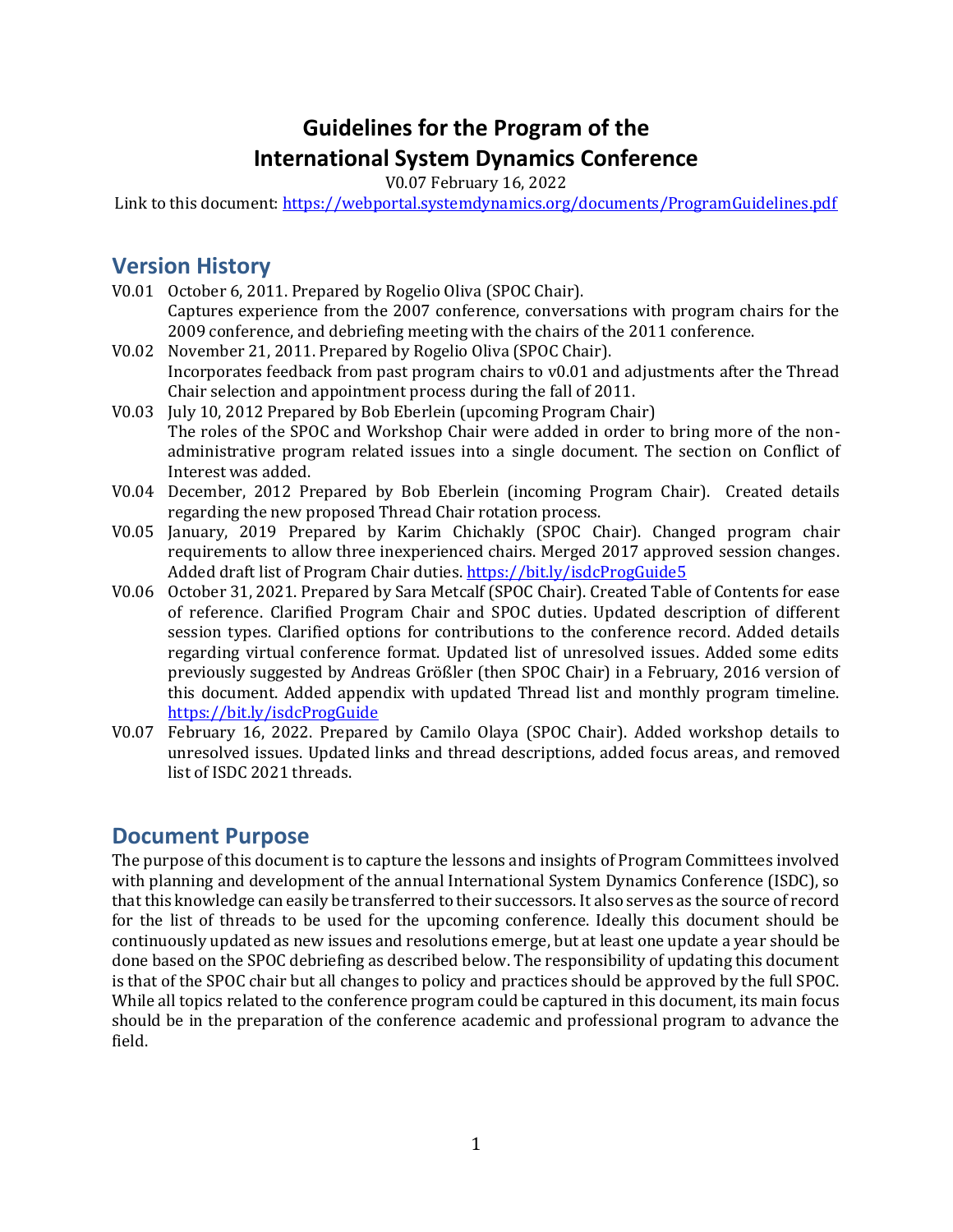## **Table of Contents**

| <b>Version History</b>                                              |             |  |
|---------------------------------------------------------------------|-------------|--|
| <b>Document Purpose</b>                                             | $\mathbf 1$ |  |
| SPOC (Society Program Oversight Committee)                          | 3           |  |
| <b>Program Chair Duties</b>                                         | 4           |  |
| <b>Submission Types</b>                                             | 5           |  |
| <b>Session Types</b>                                                | 6           |  |
| Virtual Conference Delivery                                         | 7           |  |
| <b>Conference Session Planning</b>                                  | 7           |  |
| <b>Plenary Sessions</b>                                             | 7           |  |
| <b>Thread Suggested Program</b>                                     | 8           |  |
| <b>Parallel Sessions</b>                                            | 9           |  |
| <b>Poster Sessions</b>                                              | 9           |  |
| <b>Work in Progress Sessions</b>                                    | 9           |  |
| <b>Feedback Sessions</b>                                            | 9           |  |
| <b>Selection Process</b>                                            | 10          |  |
| <b>Invited Papers and Convened Sessions</b>                         | 11          |  |
| <b>Conflicts of Interest</b>                                        | 11          |  |
| <b>Managing Threads and Thread Chairs</b>                           | 12          |  |
| Reviews                                                             | 13          |  |
| <b>Conference Record</b>                                            | 13          |  |
| Research Paper Format for Conference Record                         | 13          |  |
| Workshops                                                           | 14          |  |
| Unresolved 'Issues'                                                 | 14          |  |
| Medium term issues (for next conference or review of this document) | 14          |  |
| Major issues (probably requiring Policy Council approval)           | 14          |  |
| Previous 'Issues' that have been Resolved                           |             |  |
| Appendix A: Conference Threads                                      |             |  |
| Appendix B: Program Planning Timeline                               |             |  |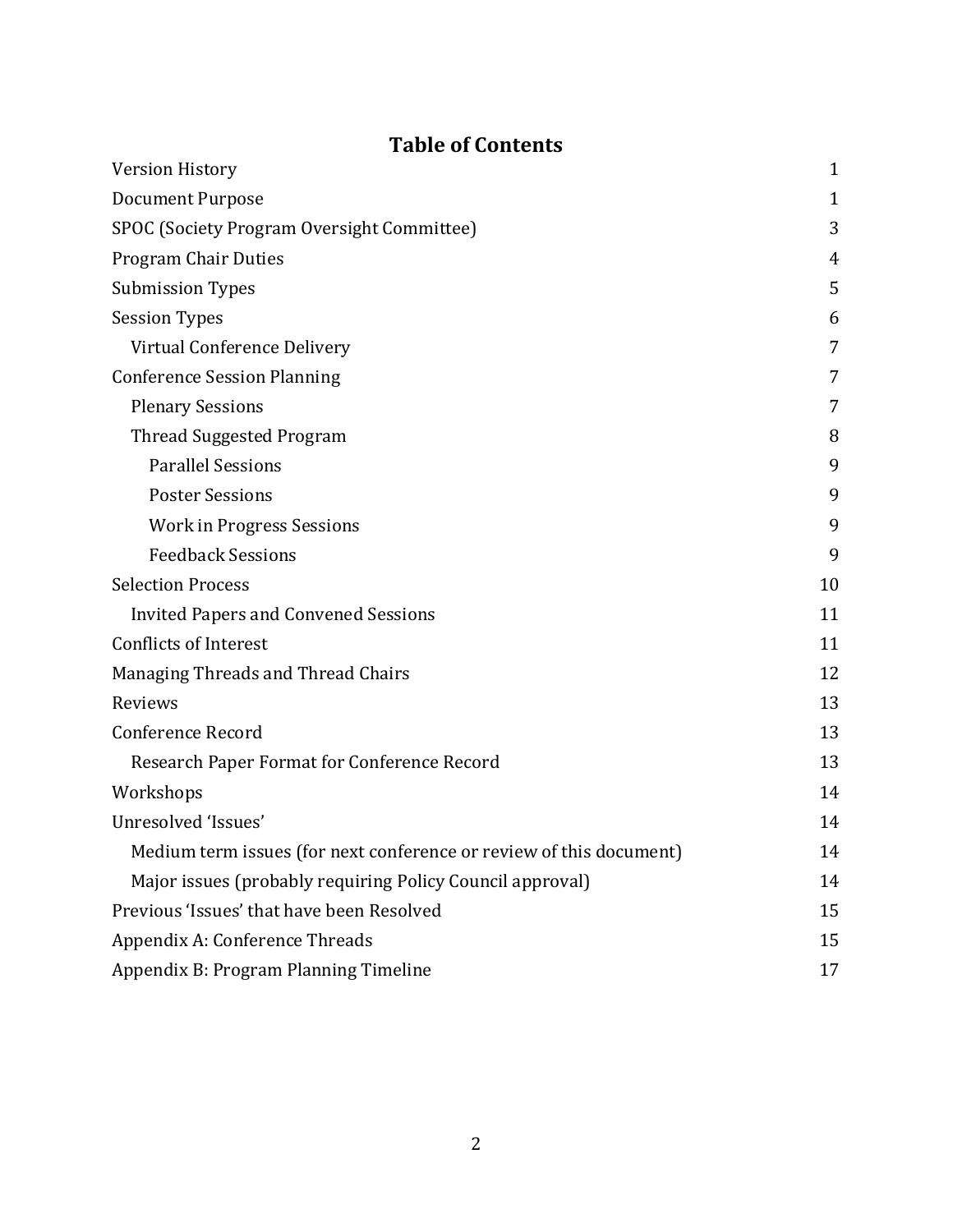# <span id="page-2-0"></span>**SPOC (Society Program Oversight Committee)**

The SPOC is a Standing Committee of the System Dynamics Society charged with overseeing and providing guidance to the Program Committee. The Society Program Oversight Committee shall recommend future Program Chairs to the Policy Council. The SPOC is responsible for overseeing and reviewing the performance of Program Committee members and conference Thread Chairs, the types and nature of sessions to be presented at the conference, and the threads and topic areas around which conferences are organized. The SPOC performs the following functions during each calendar year:

- 1. Each year at a Policy Council Meeting prior to the Conference, the SPOC will report out on activities and guideline updates, and record into the minutes as supporting material copy of these guidelines as they have been revised in the previous calendar year.
- 2. Before April, select the Workshop Chairs for the conference to be held the following year. This is usually prompted by the Central Office.
- 3. By the time of the Summer Conference, recruit Program Chairs for the conference 2 years into the future. The SPOC should generally seek to recruit a team of 3 Program Chairs, at least one of whom has prior experience as a Program Chair.
	- a. Two or more Program Chairs should be identified if at least one of them has previously served as a Program Chair. Three or more Program Chairs should be identified if none have previously served as a Program Chair. For a docket of all inexperienced Program Chairs to be accepted, the Program Chairs from the previous year must also agree to mentor and support them as needed.
	- b. Potential Program Chairs may be identified from recent Thread Chairs.
	- c. Once they have agreed to serve, the Program Chairs selected by the SPOC will be approved by a vote of the Policy Council.
	- d. Note that this activity may be carried out more than 2 years in advance for earlier approval by the Policy Council if deemed appropriate.
- 4. (Optionally) During or after the conference, the SPOC may have a meeting to discuss programrelated issues. This meeting, if held, would be the first part of the SPOC debriefing.
- 5. After the program development experience, hold an electronic debriefing in order to gather together comments from the Program Chairs, Thread Chairs, Workshop Chairs, and Conference Executive as a basis for rationalizing Thread management and updating this document.
- 6. Select the set of Threads and related Focus Areas to be included in the upcoming conference and their respective chairs (more details on this below). This needs to be completed by October so that the Web Portal can be updated.
- 7. Recruit new SPOC members, particularly from past, present, and planned Program Chairs.
- 8. Approve the modification of this document based on the changes from the debriefing and the updated Thread list.

The Society Program Oversight Committee shall consist of 6 members, 3 of whom are former or current Conference Program Chairs, serving staggered 3 year terms to provide continuity. The SPOC chair and members to fill vacancies on the SPOC shall be appointed by the Society President or other officer with the approval of the Policy Council. Though the SPOC does not have any ex-officio members, it is recommended that one of the incoming Program Chairs be appointed to the Committee the year prior to their tenure, and remain on the Committee through the year after their conference occurs. This will ensure that the SPOC always has a representative of the current year's conference, the next year's conference, and the previous year's conference. When feasible, the SPOC Chair will normally be the previous year's Program Chair. Membership is on a calendar year basis.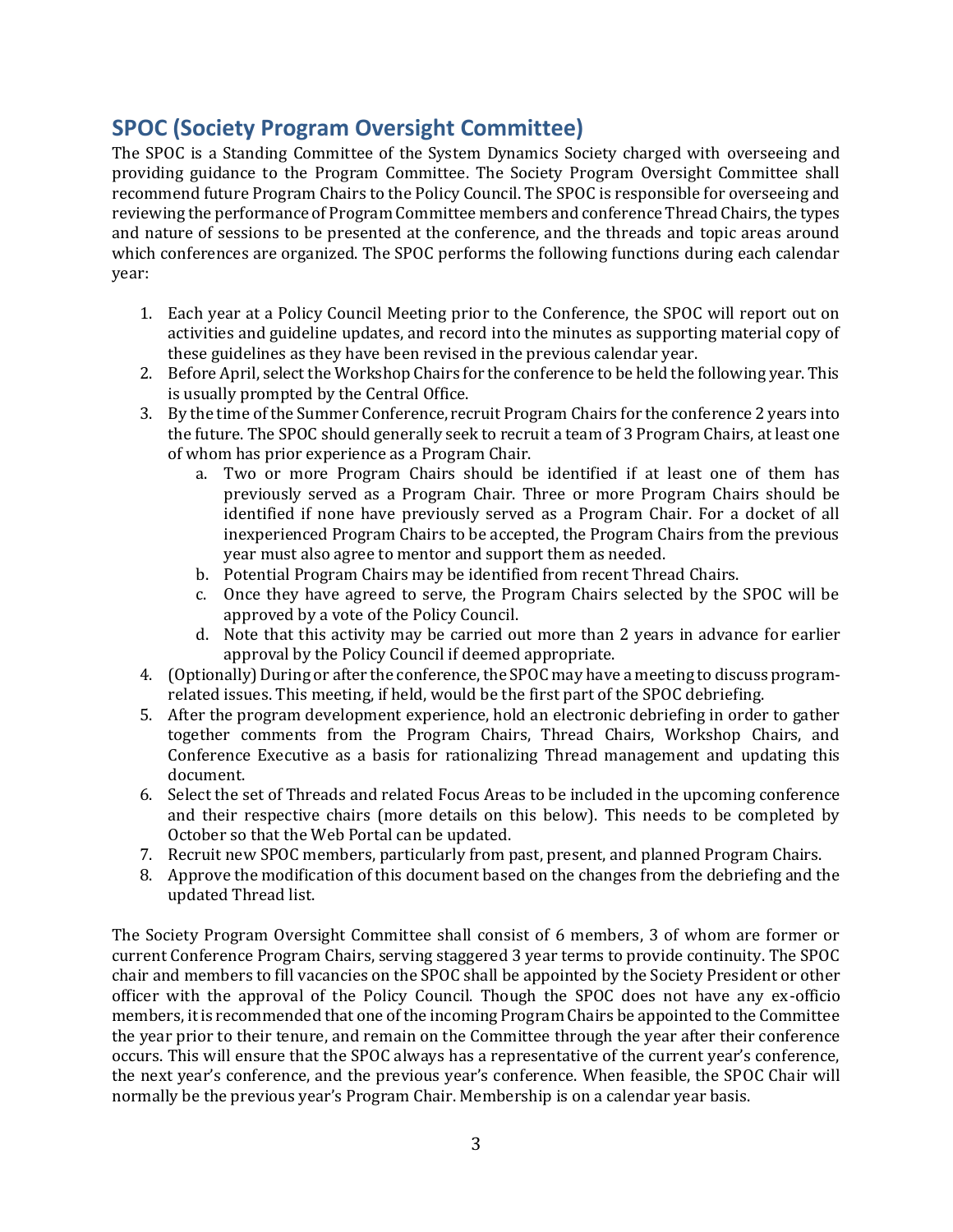## <span id="page-3-0"></span>**Program Chair Duties**

This section exists to help the SPOC choose appropriate Program Chair candidates, to help those candidates decide whether they are willing to be Program Chairs, and to guide the Program Chairs in their duties.

- 1. Come up with the theme and write a paragraph or two around that theme in time for the one year in advance call-for-papers brochure, website. This is critical for marketing.
- 2. Work with SPOC to review threads and Thread Chairs (see *Managing Threads and Thread Chairs* below).
- 3. Pick plenary topics and recruit keynote speakers for most of them (leave a few spots open for paper submissions; others will open when invited speakers decline – see more details under *Plenary Sessions* below).
- 4. Add things to the program as you see fit, which may come from outside people sending proposals or from yourselves (e.g., in 2015, someone proposed to place a set of high quality visualizations around the conference and we added the post-banquet dance).
- 5. Determine what the program will look like, which is mostly set, but you could, for example, rearrange the poster sessions to make them more effective.
	- a. Additional programming considerations are necessary for virtual conference participation across time zones.
- 6. Participate in creating communications from the office about the conference (your name will be on them).
	- a. Review and approve office communications in advance of upcoming deadlines. See the appendix for an overview of the annual program planning timeline.
- 7. Review the reviewers' comments to make sure they are appropriate and also check if they are valid for the papers; some Program Chairs read all the papers, but this is not strictly necessary to determine the quality of the reviews.
- 8. Arrange the papers into cohesive sessions based on the thread chair recommendations and reviews (see more details under *Parallel* and *Poster Sessions* below).
- 9. Ensure all sessions have chairs. Recruit session chairs with assistance from the Office. Note: for the plenary session chairs, be sure to select someone who knows about the chosen theme and session, and for the feedback session chairs, be sure to select someone who can ensure a good learning experience.
	- a. PCs may wish to identify dedicated individuals to serve as WIP, Feedback, and Roundtable Coordinators who can support overall session organization, session chair recruitment, and oversight for these relatively new formats that depend more heavily on session chairs for moderation than traditional parallel sessions.
- 10. Kick off the conference, make announcements each morning, and close the conference.
	- a. For virtual and hybrid conferences, daily morning announcements should be sent by email to attendees. Communication with conference attendees should be managed in collaboration with the Central Office.
- 11. Go to the post conference debrief (noon on workshop day of an in-person conference; the week following a virtual conference)
- 12. Optional: Write a few SDS blog posts to increase public awareness and excitement about the conference.
	- a. Others may help. In 2021, [a Conference Highlights Blog](https://systemdynamics.org/category/system-dynamics-blog/conference-highlights/) team was formed by the Policy Council, led by an Editor in Chief, with significant volunteer coordination among writers, editors, and the Society marketing team. The blog was made available beginning in August and finished by early September, with 7 entries.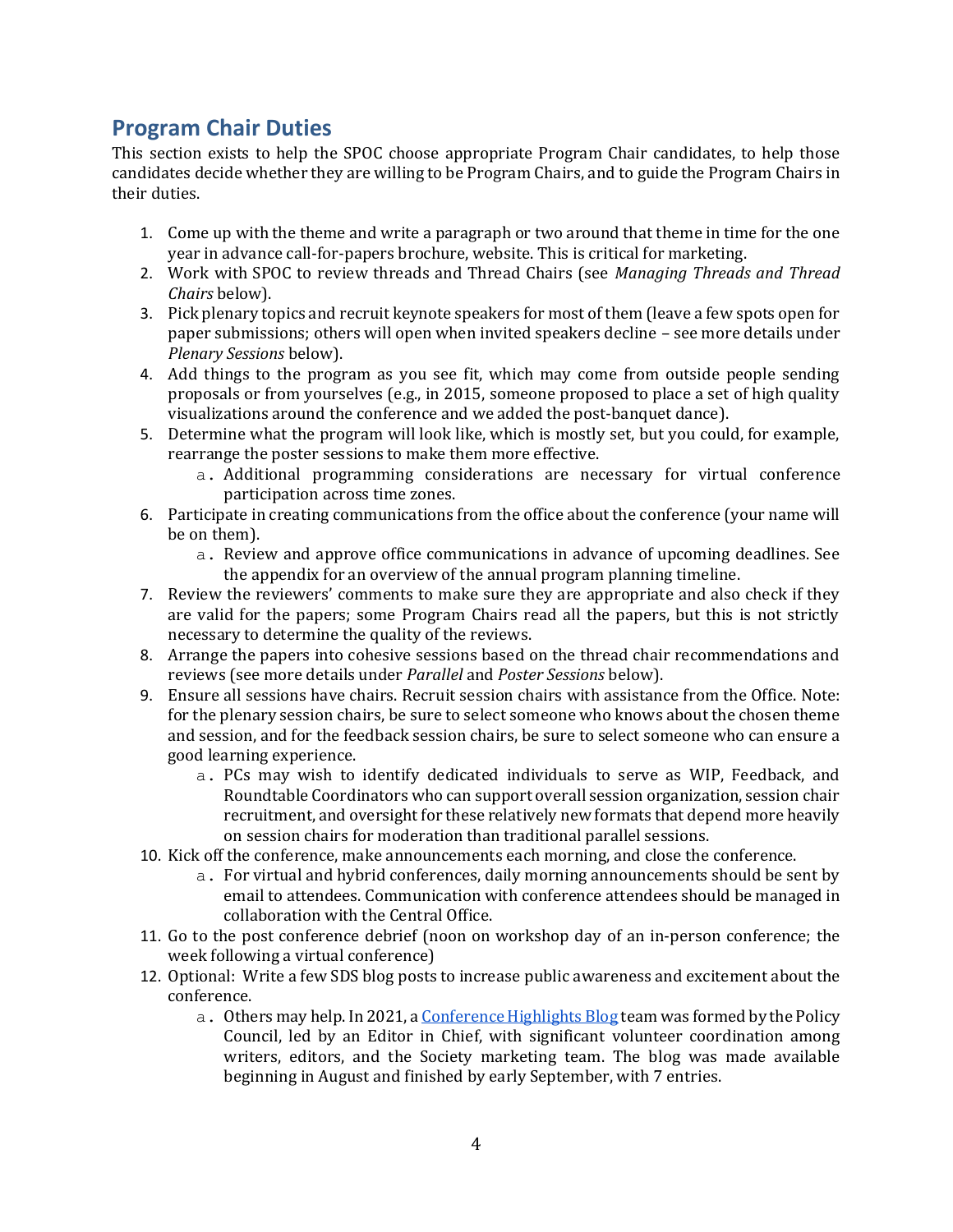All conference organizers must agree to the conference dates and planning schedule, which may be generated by the Central Office on the basis of prior conferences. Program Chairs are encouraged to make suggestions to the schedule, and will at a minimum want to ensure that they have sufficient time to review the Thread Suggested Program, as submitted by Thread Chairs, prior to sending author acceptance letters. Note: Program Chairs will need to review any late submissions that have been granted.

The largest part of the work of Program Chairs - outside of the conference itself - is concentrated between September-November, when they recruit thread chairs and keynote presenters, and March-May, when the papers are reviewed, approved and placed into cohesive sessions. See Appendix B for an approximate timeline of program tasks.

New ideas usually create new work. PCs are encouraged to make improvements and do something new, but the PCs must also be responsible to define the item/event and related responsibilities in ample time so as to not create emergencies to be able to implement the new idea at the conference.

# <span id="page-4-0"></span>**Submission Types**

- 1. **Research Papers** of approximately 5000 words (and not to exceed 7500 words) properly formatted with an abstract and bibliography. These papers are considered for all session types. Research papers will be subject to blind peer review, selection by Thread Chairs and have their disposition finalized by the Program Chairs. Comments by the Thread and Program Chairs are encouraged, especially for work not selected for standard presentation.
- 2. **Application Presentations** consisting of 10 to 30 presentation slides including an abstract slide (not for presentation) and a bibliographic slide. Application presentations are considered for all session types. Presentations will be subject to blind peer review, selection by Thread Chairs and final disposition by the Program Chairs. Comments by the Thread and Program Chairs are encouraged, especially for work not selected for standard presentation.
- 3. **Work-in-progress Descriptions** consisting of extended abstracts (two-page document, plus a bibliography) describing the work being conducted and preliminary results, if any. Workin-progress (WIP) descriptions will be considered for WIP and Feedback Sessions. Work-inprogress submissions will be subject to blind peer review, selection by Thread Chairs, and final disposition by the Program Chairs. Comments by the Thread and Program Chairs are encouraged, especially for work placed in Feedback Sessions.
- 4. **Workshops** require an abstract (~250 words) and descriptions or information on: format, background expectations, and facility requirements. They are selected by the Workshop Chairs or Central Office with the approval of the Program Chairs.
- 5. **Model Exposition** consisting of an abstract (~250 words) describing a model exposition idea. Model exposition proposals are not part of the review process (i.e., blind review and Thread Chair evaluation), but instead are managed by the Central Office with the approval of the Program Chairs.
- 6. **Other Activities** based on an abstract (~250 words) for material that is of interest to the community but does not conform to the norms for conference presentations. This would include work done by K-12 students as well as the activities of chapters and SIGs. This work will be considered for Specialized Presentations (roundtable, parallel, poster or another format). Other activities are not part of the review process (i.e., blind review and Thread Chair evaluation), but instead are managed by the Central Office with the approval of the Program Chairs.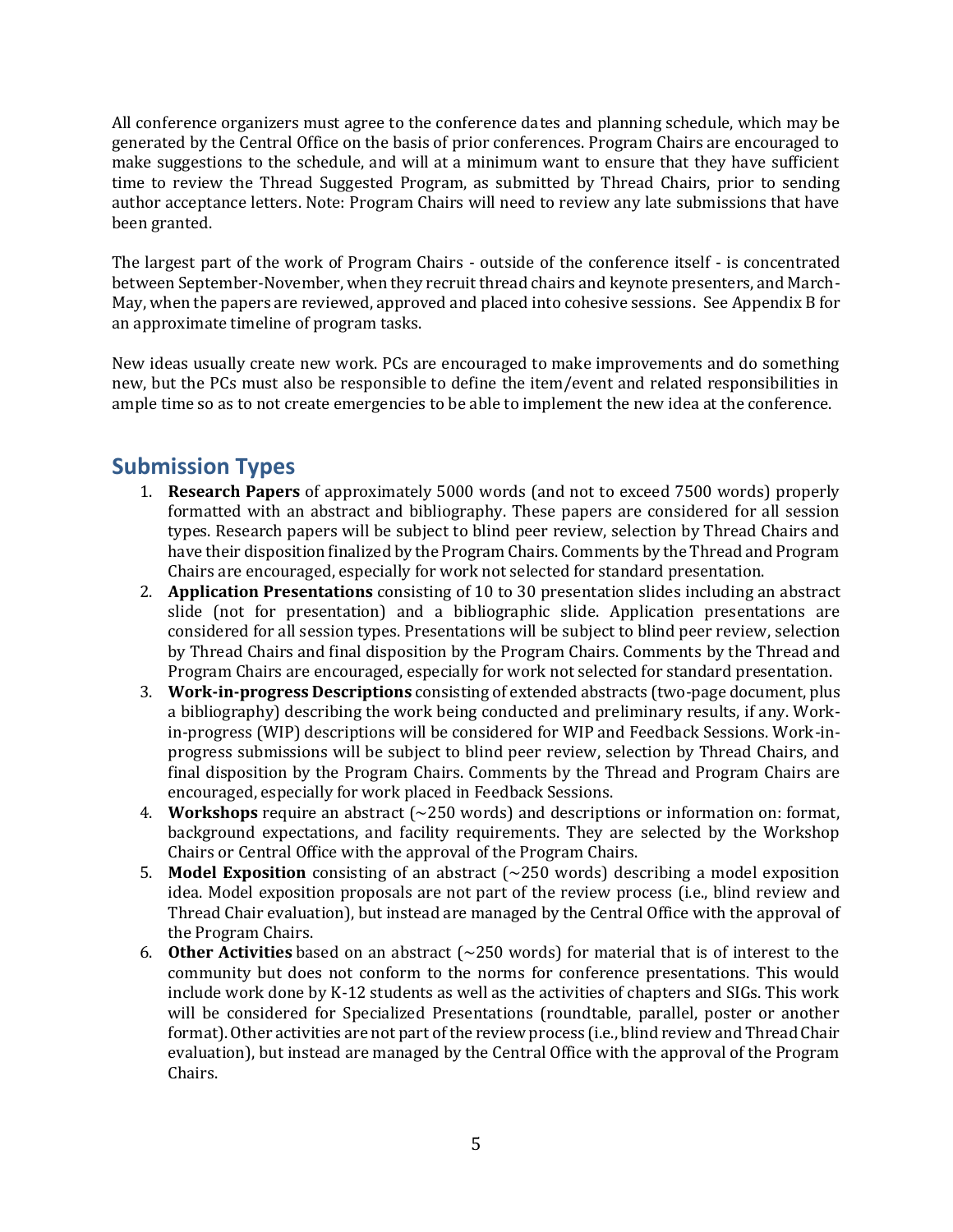All submissions in the first three categories should include 1) a clear statement of the dynamic problem or methodological issue; 2) why the author is addressing this important problem with SD or how the methodology will advance SD practice; 3) methods used (e.g., GMB, client process); 4) a bibliography; 5) research papers and application presentations should include results and outcomes. For work-in-progress submissions preliminary results are encouraged, but not required.

### <span id="page-5-0"></span>**Session Types**

- 1. **Plenary Sessions** for high-quality work that is of broad general interest. Each presenter will have approximately 20 minutes with 10 minutes for discussion.
- 2. **Parallel Sessions** for quality work that lends itself well to oral presentation. Each presenter will have approximately 15 minutes with 5 minutes for discussion. There would be 3 papers in a 1-hour session.
- 3. **Lightning Talks** for quality work that can be presented quickly. This can include updates to work that has been previously presented, simple model insight lessons, and proposed activities for which the presenters want to invite contributions. Lightning talks require strong moderation and a clear theme for the entire session. There would be up to 6 papers in a 1 hour session.
- 4. **Poster Presentations** for quality work and promising work in progress that lends itself well to interactive one-on-one discussion. There will be one or more times at which posters are presented.
- 5. **Work in Progress (WIP) Sessions** for discussing work in progress that is of general interest. There would be less time devoted to presentation and more time devoted to discussion relative to a parallel session. Work in progress sessions, even more than other presentation sessions, require a clear unifying theme, whether it be application area, methodological approach, geography, or something else the presentations have in common. The moderator would need to prepare remarks that help foster discussion both with members of the audience and with different presenters. The real goal of these sessions is to get groups of people working on related issues talking amongst themselves. There could be up to 6 presentations in a 1-hour session.
- 6. **Feedback Sessions** for work that needs support and guidance to bring it to the standards of the conference. All presentations will be done by a moderator with suggestions and ideas of things that might be done. Authors would be encouraged to attend. They will not present but should have the opportunity to share in the discussion during the moderator's presentation. There would be up to 6 papers in a 1-hour session based on scheduling requirements.
- 7. **Model Exposition** for interesting models that can be shared with others interactively. These sessions would occur during specified times and be unmoderated.
- 8. **Roundtable Sessions** may be organized to engage participants in interactive conversations on a specific subject. The format of roundtable discussions will vary depending on the nature of the submission. For example, in 2020 and 2021 roundtables were organized for peer mentoring groups, volunteer networking, and discussion of critical topics such as sustainability and structural racism.
- 9. **Dialog Sessions** may be organized to create dedicated time for discussion of a given topic related to presentations that have been given at the conference. These relatively unstructured sessions are recommended for virtual and hybrid conferences, and are analogous to hallway conversations or after-dinner meetings at an in-person conference.
- 10. **Echo Discussion Sessions** may be organized for virtual and hybrid conferences to allow dedicated time for live discussion of previously presented material. In 2020, these were called Echo Sessions and were held in opposite time zones for each of the live plenary,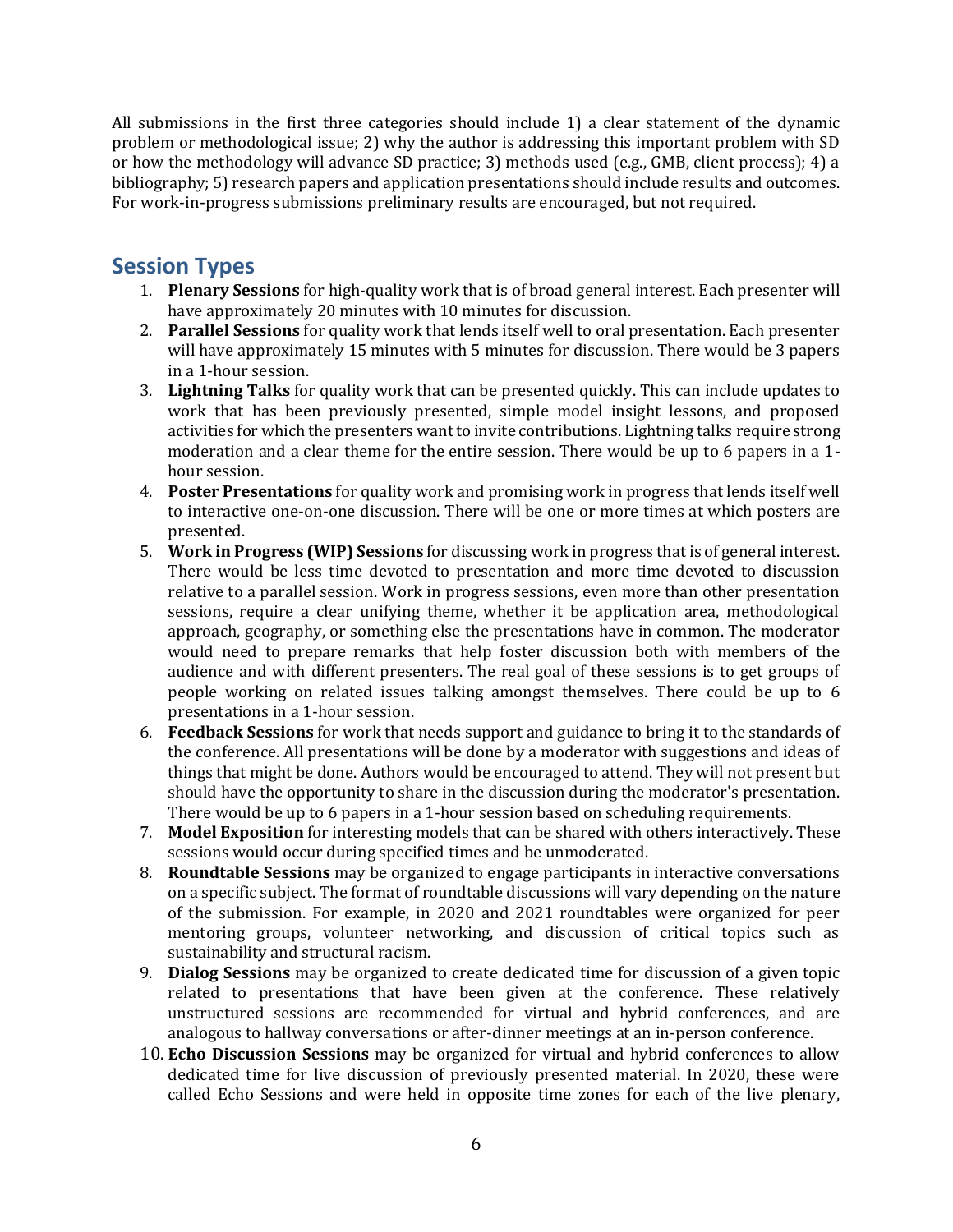parallel, and WIP sessions. In 2021, they were called Discussion Sessions and only scheduled for plenary sessions.

11. **Specialized Presentations** may be made for material that is of interest but does not conform to the norms of other submissions. For example, panel discussions, career fairs, talent shows, and Pecha Kucha style rapid presentations.

Normally, all session types will be offered at a conference, though the Program Chairs and Conference Organizers may choose to drop some of them based on submitted material and logistical constraints. Plenary, parallel, and poster sessions will be offered at all conferences. Specific considerations for virtual conferences are discussed below.

### <span id="page-6-0"></span>**Virtual Conference Delivery**

The COVID-19 pandemic necessitated that the 2020 and 2021 conferences be held virtually. The capability of delivering virtual conferences can provide opportunities for future conferences that combine an in-person conference component with an engaging online experience. Many design choices enter into the planning of a virtual conference, but an overriding principle is to retain the integrity of the session formats.

For hybrid and virtual conferences, most sessions involving remote attendees should be scheduled between 8:00 AM and 8:00 PM Central European Time.

Most of the material presented at virtual conferences will be recorded, including plenary, parallel, WIP, feedback, and discussion sessions. The recordings of live virtual and hybrid sessions will be made available for a sufficient period following the live conference to allow participants to view them. In 2020, the conference website was available to view recordings up to 2 weeks after the end of the conference. In 2021, the conference website was available for a month after the end of the conference (through August 2021). In 2022, the availability of the conference website will extend through September, when the permanent Conference Record is finalized.

Presenting authors indicate agreement to the temporary availability of conference recordings, and may agree to or decline to allow further use of recorded material by the Society. Conference attendees may opt out of being included in the recording by remaining on mute with video off. Special requests to be removed from a recording or to replace a recording may be handled at the discretion of the Society Office.

Presenting authors are invited to create a recording of their work to share via the conference website. This pre-recording may be used in lieu of a live presentation if such a presentation is not feasible due to technical mishaps or time zone incompatibility.

# <span id="page-6-1"></span>**Conference Session Planning**

#### <span id="page-6-2"></span>**Plenary Sessions**

The conference plenary sessions are one of the critical elements of the conference program. Not only do they have a wider impact on the attendees as all the conference participants benefit from it, but it is also the most mentioned item in the program when asking members to judge the quality of the conference. As such, plenary sessions deserve special planning and consideration from the Program Chairs. Following are some guidelines for structuring plenary sessions.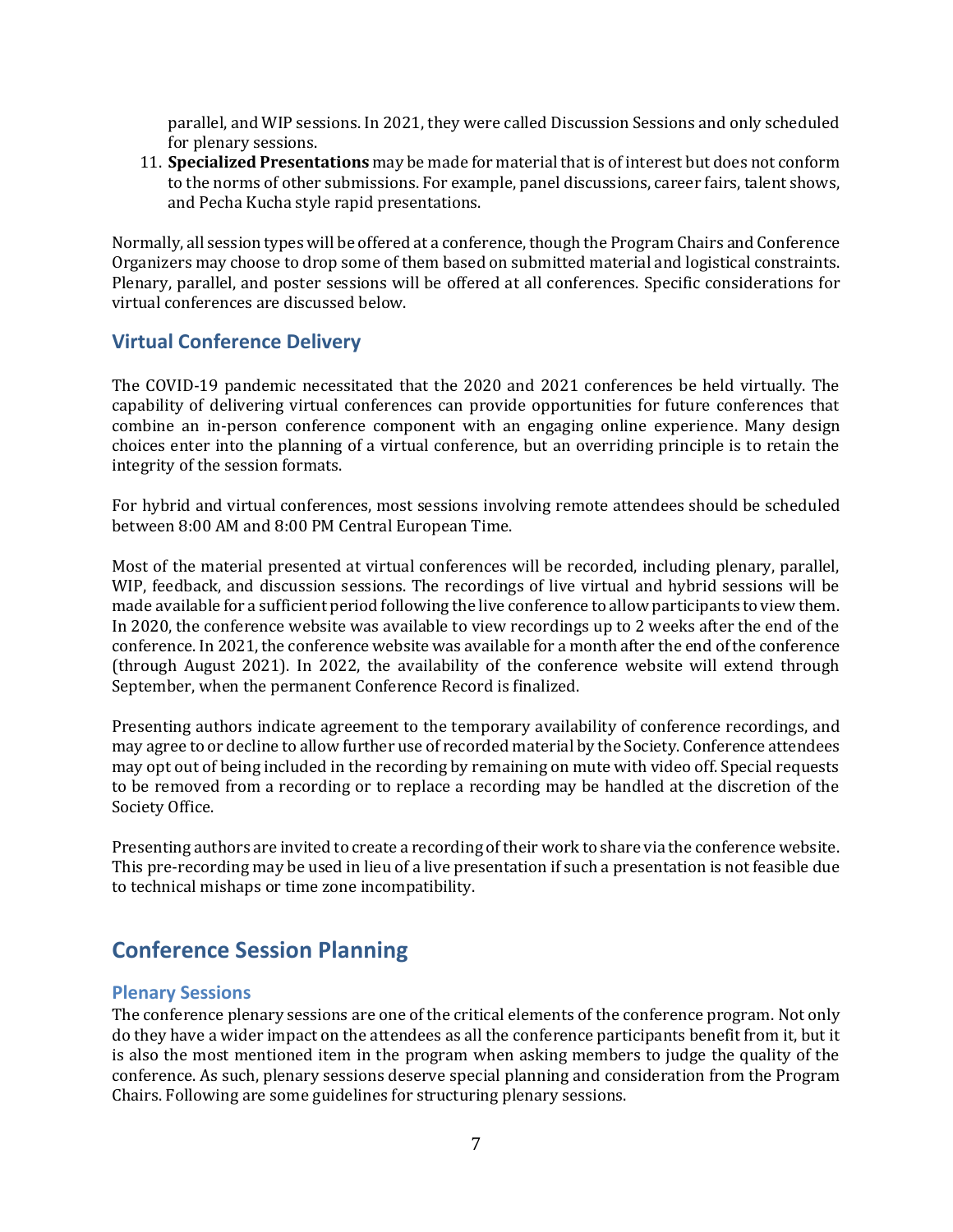- 1. It is often the case that not enough 'plenary quality' papers emerge from the regular submissions to the conference. As such, the Program Chairs need to take a proactive role in inviting guest speakers for plenary sessions. These invited speakers are also a good way to shape the conference around the desired conference themes. The fraction of invited plenary talks in past conferences has varied from 40% to almost 100% (25<sup>th</sup> and 35<sup>th</sup> anniversary conferences in Boston, 2007 and 2017). The expectation is that all invited speakers will pay to register for the conference. Any exceptions need to be reflected in the conference budget, which is part of the overall Society budget that is approved by the Policy Council one year in advance.
- 2. When selecting a paper for a plenary session, please keep in mind that a great paper does not necessarily mean a great presentation. Ideally, only *excellent* speakers should be selected to deliver plenary presentations. Of course, we can take some risks in this dimension, but if a speaker of unknown quality or English-speaking skills is being considered, the program chairs should try to obtain references from colleagues.
- 3. Program chairs should help the speakers structure their presentation so that the presentations become more effective in the context of the other presentations in the same plenary. For instance, a great paper might be selected for a plenary because of its methodological approach. If the other papers in that plenary were selected to provide an interesting methodological contrast, it would be inappropriate for the presenter to spend most of the time talking about her results while ignoring the methodological dimension of the paper. Good design and coaching from the program chair will do wonders to structure the plenary session and make it more effective. Program chairs may ask plenary speakers to send their slides and presentations in advance for comment and suggestions, and the program chairs should review these to make sure the presentation suits the context of a plenary talk, will fit in the time available, and so on. Program chairs should not, of course, seek to alter the substance of these presentations (unless there is objectionable or inappropriate material).
- 4. To the extent possible, efforts should be made to increase the diversity of speakers and moderators in the plenary sessions.
- 5. The following types of talks should NOT be featured in a plenary session:
	- a. Pontification and commiseration about the state and future of the field.
	- b. Talks by people who know something about an area that seems like it should be of interest - but fundamentally has nothing to do with System Dynamics.

#### <span id="page-7-0"></span>**Thread Suggested Program**

Most of the conference program (parallel, poster, WIP, and feedback sessions) is organized by academic threads. As such, the Program Chairs (PCs) rely on the Thread Chairs (TCs) to structure a Thread Suggested Program (TSP). Specifically,

- 1. TCs recommend to the program chairs whether a paper allocated to their thread should be accepted or rejected on the basis of plagiarism or lack of relevance. If accepted, the TSP should indicate whether the paper deserves a status of feedback, work in progress, poster, poster+, parallel, or parallel+ (i.e., worthy of consideration by the PCs for a plenary session) contribution. Classification of paper status should align with the session categories approved by the PCs. For instance, some time ago we used the category 'research session.' Those sessions have been discontinued and should not be used. Instruction on what are the acceptable categories should be clearly communicated to TCs (see section on the *Selection Process*).
- 2. TCs need to provide a justification (one or two sentences) for the allocation decision. This is particularly important when the final recommendation differs from the recommendation of one of the reviewers of the papers. If the recommendation is to reject a paper or assign it to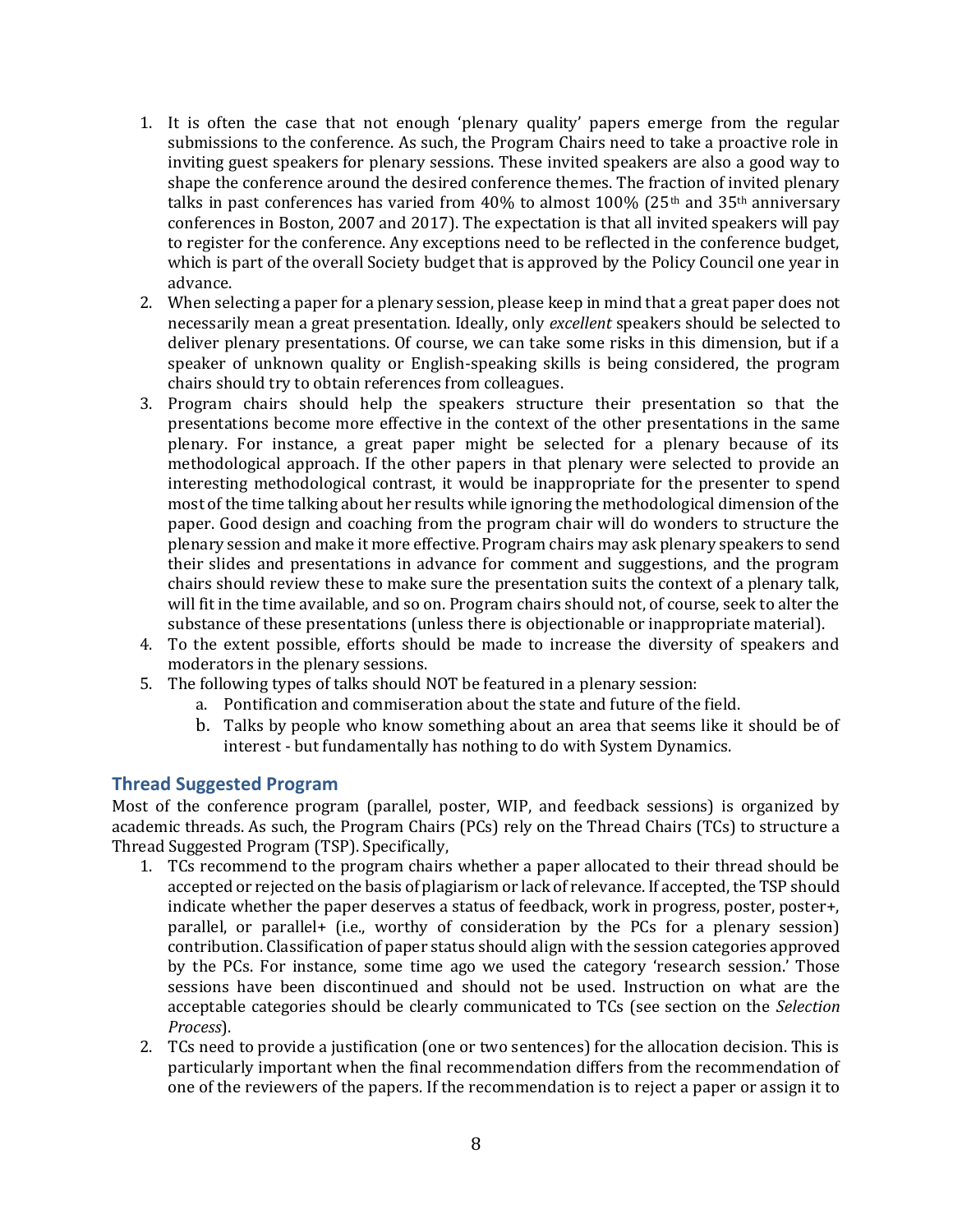a feedback session, and none of the reviews support that position, the thread chair must also include a brief review for the authors.

- 3. By their nature, the TSPs will be incomplete and will not consider overall optimization of the conference program. It is the responsibility of the PCs and any identified session coordinators to resolve all the conflicts, decide on the final allocation of papers for the plenary sessions, and structure all the parallel, WIP, and Feedback sessions. See next section for guidelines on how to manage the thread chairs.
- 4. The PCs are responsible for the final decision on all papers and should only take the TSPs as recommendations.

### <span id="page-8-0"></span>**Parallel Sessions**

TSPs should provide a grouping of papers into parallel sessions and a justification (one or two sentences) on the reason or theme behind the grouping. In structuring these parallel sessions, the TCs should take care to do the following:

- 1. Create a title for the session to be listed in the program schedule.
- 2. Consider only papers within their thread.
- 3. Consider only papers that have been deemed worthy of a parallel session, i.e., don't fill the required number of papers on a parallel session with papers originally classified as feedback, WIP, poster, poster+, or plenary. The role of the poster+ classification is to allow the PCs to complete a session in case of withdrawal from an author in a parallel session. As such, poster+ papers should be of enough quality to be in a parallel session but are probably not there due to a lack of fit.
- 4. All parallel sessions should include three papers. If groupings are not evident, or there are not enough papers to fill a parallel session, the TCs should leave incomplete sessions and let the PCs fill them with papers from other threads or by reallocating papers into the parallel status.
- 5. All poster+ papers should be assigned as backup papers in a parallel session.

### <span id="page-8-1"></span>**Poster Sessions**

Poster sessions will vary in size based upon the constraints of the physical venue and/or the design of an online conference. For an online conference, images of the posters may be viewed through the conference website. Poster sessions involve placement of authors in assigned physical or virtual locations to interact with conference attendees. Presenting authors are encouraged to share the poster on their screen in the virtual conference format. The length of a poster session should be sufficient to allow attendees to see/visit other posters being displayed during the same time slot. Virtual posters may not be feasible in a hybrid conference where there is an in-person poster session, and could instead be assigned to a WIP session.

### <span id="page-8-2"></span>**Work in Progress Sessions**

Work in Progress (WIP) sessions will consist of up to 6 brief 5-minute presentations followed by an equal length of discussion time. All submission types will be considered for Work in Progress sessions. WIP presentations adhere to a slide template that is managed by the session chair. A WIP Coordinator may be named to work with the Program Committee in creating coherent WIP sessions, even when they may cut across threads.

#### <span id="page-8-3"></span>**Feedback Sessions**

Feedback sessions will be organized for submissions that need guidance. An experienced SD practitioner will chair the session to summarize and provide feedback on up to 6 submissions. All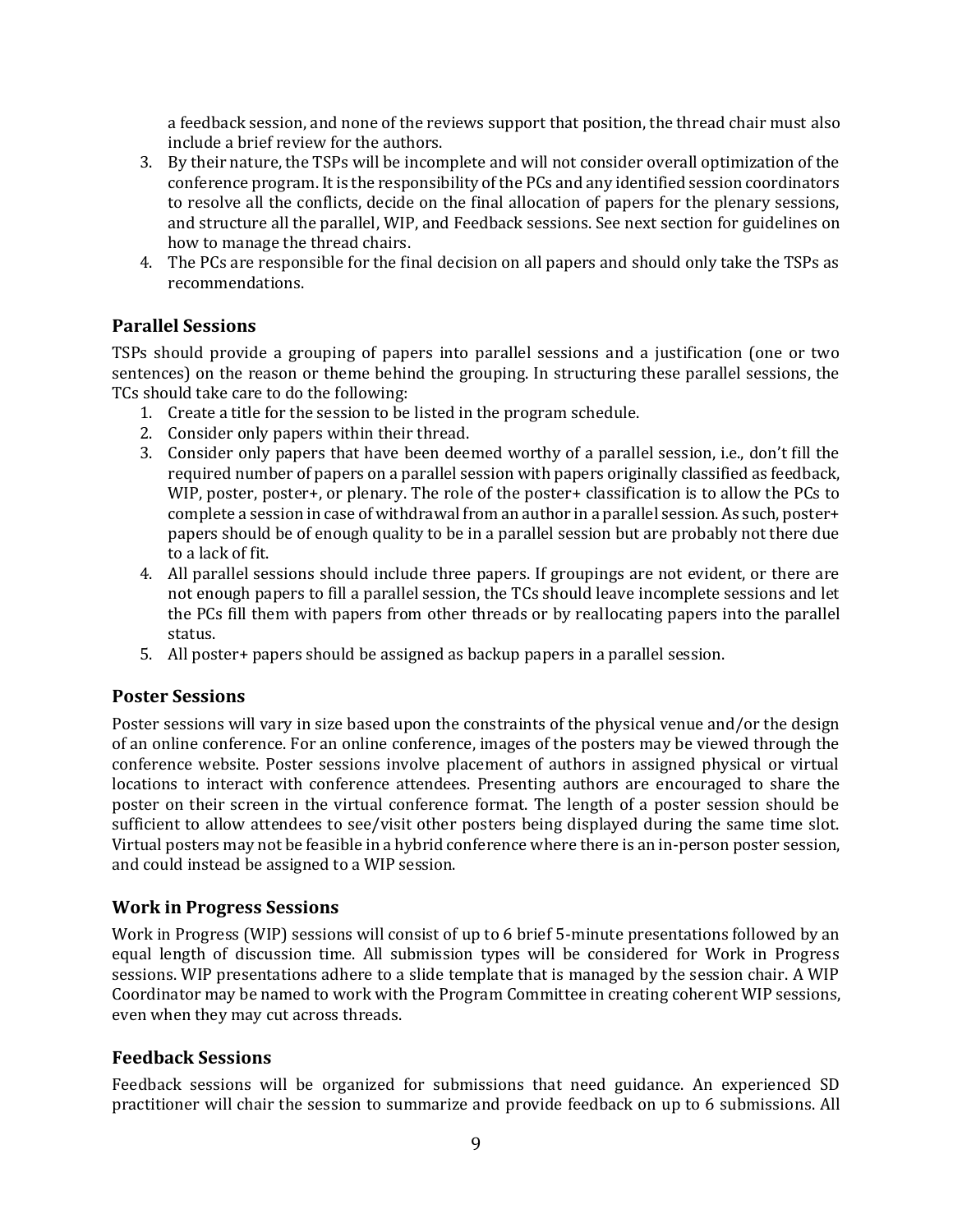submission types will be considered for Feedback sessions. A Feedback Coordinator may be named to organize Feedback sessions and identify appropriate session chairs. Feedback sessions are designed to grow the field through constructive mentorship.

## <span id="page-9-0"></span>**Selection Process**

(for Research Papers, Application Presentations, and Work in Progress Descriptions)

All submissions will be to a predefined thread. Research papers will be sent out for blind peer review based on the selected thread. Thread chairs will review submissions and make recommendations for placement and session formation. Program chairs are responsible for final selection and session creation based on the recommendation of the Thread Chairs. Session scheduling may be done by the Central Office or the Web Portal administrator in collaboration with the Program Chairs.

Research Paper and Practitioner Application Submissions not put into a Plenary, Parallel, or Poster session should have a written comment from either the Thread or Program chairs explaining the reason for the disposition. Feedback to authors may include a reiteration of the standard the different types of work are to be held to (with reference to guidelines in the [documentation\)](https://systemdynamics.org/conference/submission-system/).

Submissions that are plagiarized or not related to system dynamics will be rejected by the Program Chairs based on the recommendation of Thread Chairs.

Work that has been submitted to, accepted for, or already presented at a different conference, or accepted but not yet published in a journal or as a book, will be considered. Special exceptions may be made by the Program Chairs to meet program needs.

Works not of sufficient quality or completeness for plenary or parallel presentation should be put into the appropriate session format to maximize the potential for authors to learn. Work in Progress sessions are appropriate for promising work not yet complete, and Feedback sessions are appropriate for work that needs significant guidance. Reasonable Work in Progress Descriptions should be assigned to WIP sessions, but if these submissions warrant substantial feedback, they should instead be assigned to Feedback discussion sessions. The time spent per paper in a WIP or Feedback session is the same, but the difference is whether the author presents their own work (in a WIP session) or whether it is presented by the session chair (in a Feedback discussion session). The greater number of papers (up to 6) in WIP and Feedback sessions pose additional challenges for session coherence and completeness, requiring coordination across threads. Therefore, the Program Committee may name a WIP Coordinator and Feedback Session Coordinator to develop strong sessions and recommend appropriate moderators.

The Program Chairs will inform the Thread Chairs of significant disposition changes they intend to make and discuss those changes. Note: there is no target rejection rate. Significant changes include changing rejection status (i.e., newly rejecting submissions or re-introducing submissions into the program), movement into plenary session if not so recommended, or movement into or out of Work in Progress or Feedback sessions. The decision of the Program Chairs will be final, but they will in all cases consider the comments of the Thread Chairs. When the Program Chairs make a significant change to the disposition of a submission, they will provide written comments on it.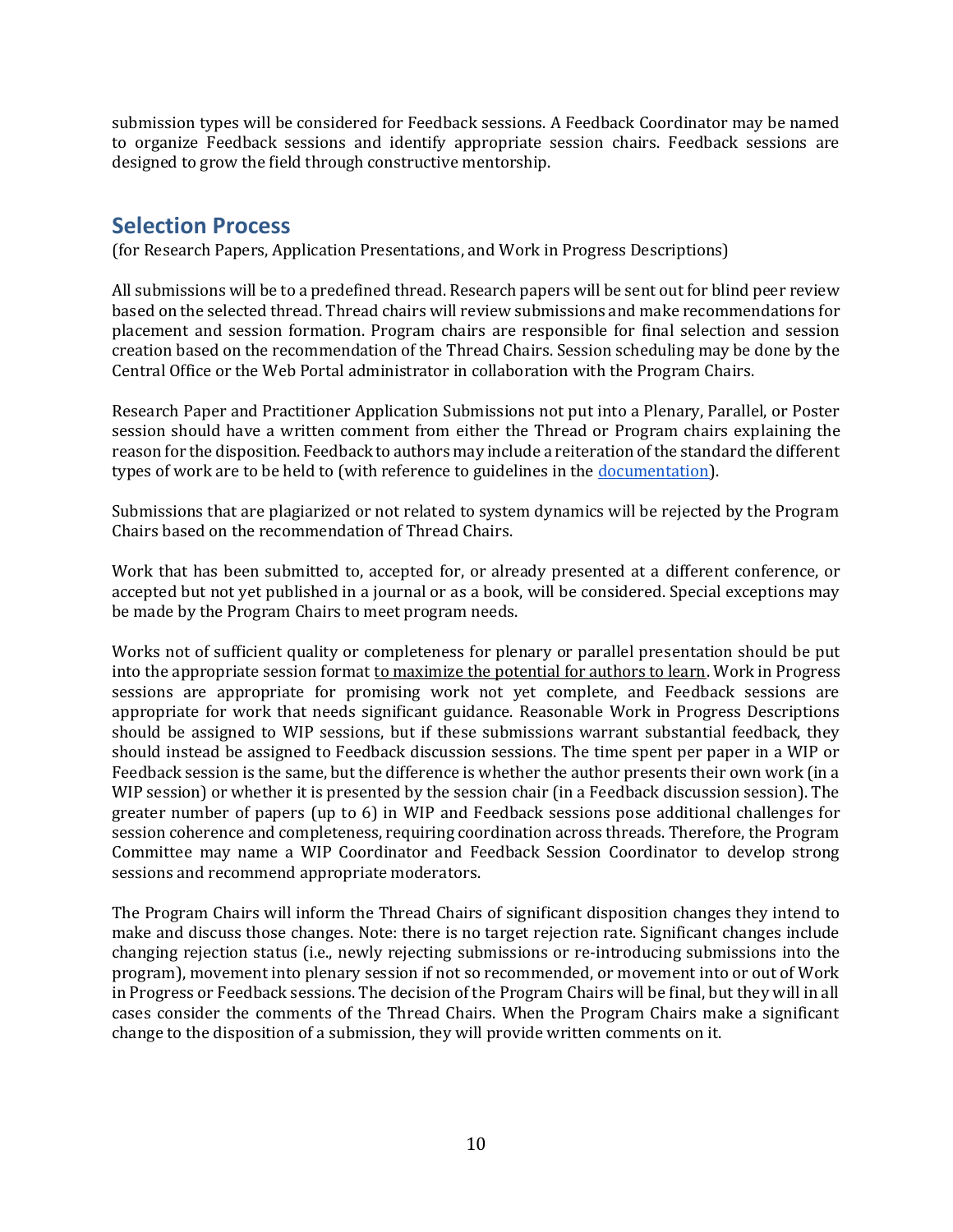Comments from the reviewers, Thread Chairs, and Program Chairs will be made available to authors when decisions are sent out. Thread Chairs and Program Chairs may also mark a peer review comment as blocked, so that it will not be shown.

Authors are limited to the presentation of up to two papers at the conference. This limitation applies only to the author who is a designated presenter. Co-authors who are not designated presenters may be listed on more than two presentations.

#### <span id="page-10-0"></span>**Invited Papers and Convened Sessions**

The Program Chairs may invite authors to submit papers and presentations on specific issues. Such work will be submitted to threads but will be marked as invited. The Thread Chairs understand that they are invited papers. The Thread Chairs may, but are not required to, review the invited papers and provide the Program Chairs with feedback. Invited papers should conform to the standards of research papers or application presentations. Invited work does not need to undergo peer review; it may be sent for review at the discretion of the Program Chairs.

Papers may be invited as part of convened sessions led by a designated convener who will organize and chair the session. In that case, the designated convener would solicit and review submissions to the indicated session. This process needs to be communicated with TCs of the relevant thread and planned well in advance to avoid rework of the TSP.

Convened sessions may also be proposed for special session types such as panels, Lightning Talks, and Roundtable discussion sessions. The Program Chairs should proactively invite certain convened sessions as appropriate to their program needs.

### <span id="page-10-1"></span>**Conflicts of Interest**

A Thread Chair may submit a paper for presentation. That Thread Chair should not make any recommendation as to the disposition of that paper. In addition, even though reviewers' names are never shown to a listed author, the Thread Chair should not view the program committee page for his or her paper. If there are two or more Thread Chairs, the other Thread Chair(s) should make a recommendation by email (not using the submission system) to the Program Chairs and they will make the decision. If there is only one Thread Chair, or if all Thread Chairs are co-authors, then they should send a note to the Program Chairs informing them of the paper number for which they are recusing themselves.

If one of the Program Chairs is a named author on a paper, then they should recuse themselves from making any choice as to the disposition of the paper. In addition, the named Program Chair should not view the program committee page for the paper. The Program Chairs should not submit any papers for which all program chairs are named authors. If a Program Chair is a named author on a paper that is appropriate for plenary presentation, the Program Chairs shall request the approval of the SPOC before scheduling it.

A Program Chair who has previously been a Thread Chair may continue to be a Thread Chair with approval from SPOC, the other Program Chairs, and the other Thread Chair(s).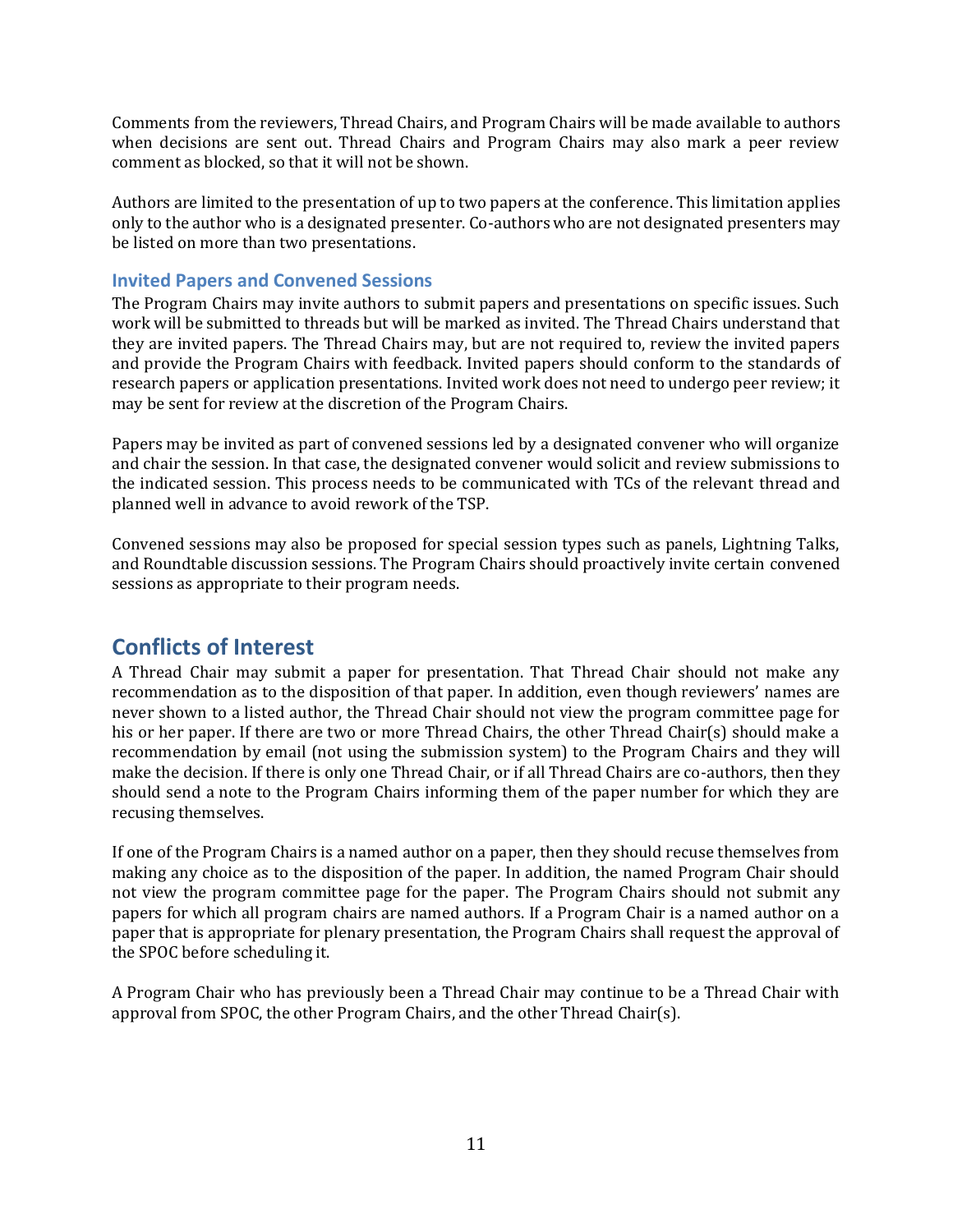# <span id="page-11-0"></span>**Managing Threads and Thread Chairs**

Setting expectations for the thread chairs is one of the most significant activities for the SPOC and the PCs. The job of structuring the conference program will be made simpler to the extent that PCs can effectively set the expectations and manage the TCs. Here are some basic guidelines for that process.

- 1. At least two TCs are appointed for each Thread.
- 2. TCs will normally serve a term of four years with two years of overlap between each pair when possible. Exceptions to this norm may be made on the basis of performance (both good and bad) and contingencies. Adherence to this rotation plan requires a queue of potential TCs to be identified by the SPOC and incoming conference PCs.
- 3. PCs should keep a log of interactions with TCs that highlight good and bad experiences, points of confusion, or suggestions to improve the coordination of Thread and Program experiences.
- 4. The System Dynamics Society should send a 'thank you' note (from the PCs) to all the TCs after their work is completed (in June or July) and, with it, solicit feedback from the TCs on their experience, recommendations for a replacement if one is rotating out, and whether the TCs not rotating out are willing to continue serving next year. The email should note that reappointments are not automatic and that the new PCs, in conjunction with the SPOC, will be responsible for those re-appointments.
- 5. After the conference (in August or September) all Threads, Thread Definitions, and TCs should be evaluated by the SPOC and conference PCs. The outgoing PCs should provide to the SPOC and incoming PCs:
	- a. Recommendations for splitting, joining, dropping, or adding Threads. These recommendations should be based on volume of submissions, coherence of submissions, and relevance of work in the Threads.
	- b. Recommended adjustments of Thread descriptions and Focus Areas.
	- c. Recommendations for TCs (continuing and new) for both the existing and proposed Thread structure (if different).
- 6. The incoming PCs should work with SPOC to propose the list of Threads, Thread Definitions, and TCs. Formal approval will require a vote of the SPOC only if there are significant concerns expressed or changes made.
	- a. New threads and focus areas can be proposed by anyone for consideration by the SPOC and PCs, but these will be considered temporary until it is determined by the SPOC that they are useful to retain.
	- b. Thread imbalances may necessitate changes, and threads with low interest should be retired or revised. There were 14 threads from 2013-2019. New threads were added in 2020 and 2021. However, having fewer threads is more helpful in achieving the desired room mapping. Introducing focus areas has enabled thread consolidation, so 13 threads are planned for 2022 (see Appendix).
- 7. The PCs and SPOC should review and, if desired, update the [TC instructions](https://webportal.systemdynamics.org/documents/ThreadChairInstructions.docx) on the SDS webpage.
- 8. Threads can be aligned with specific focus areas. Focus areas may be designated in the Web Portal submission system as a basis for program review and placement.
- 9. Once threads and TCs are approved by the full SPOC, the incoming PCs should make the appointments (or re-appointments) for *all* the TCs of the agreed threads. While the communication to the TCs might come from the Home Office, it is important that the PCs sign that message to signal the TCs realize that this is a new appointment under 'new management.' This appointment of the team of TCs should be done by September or October so that promotional materials can include this information.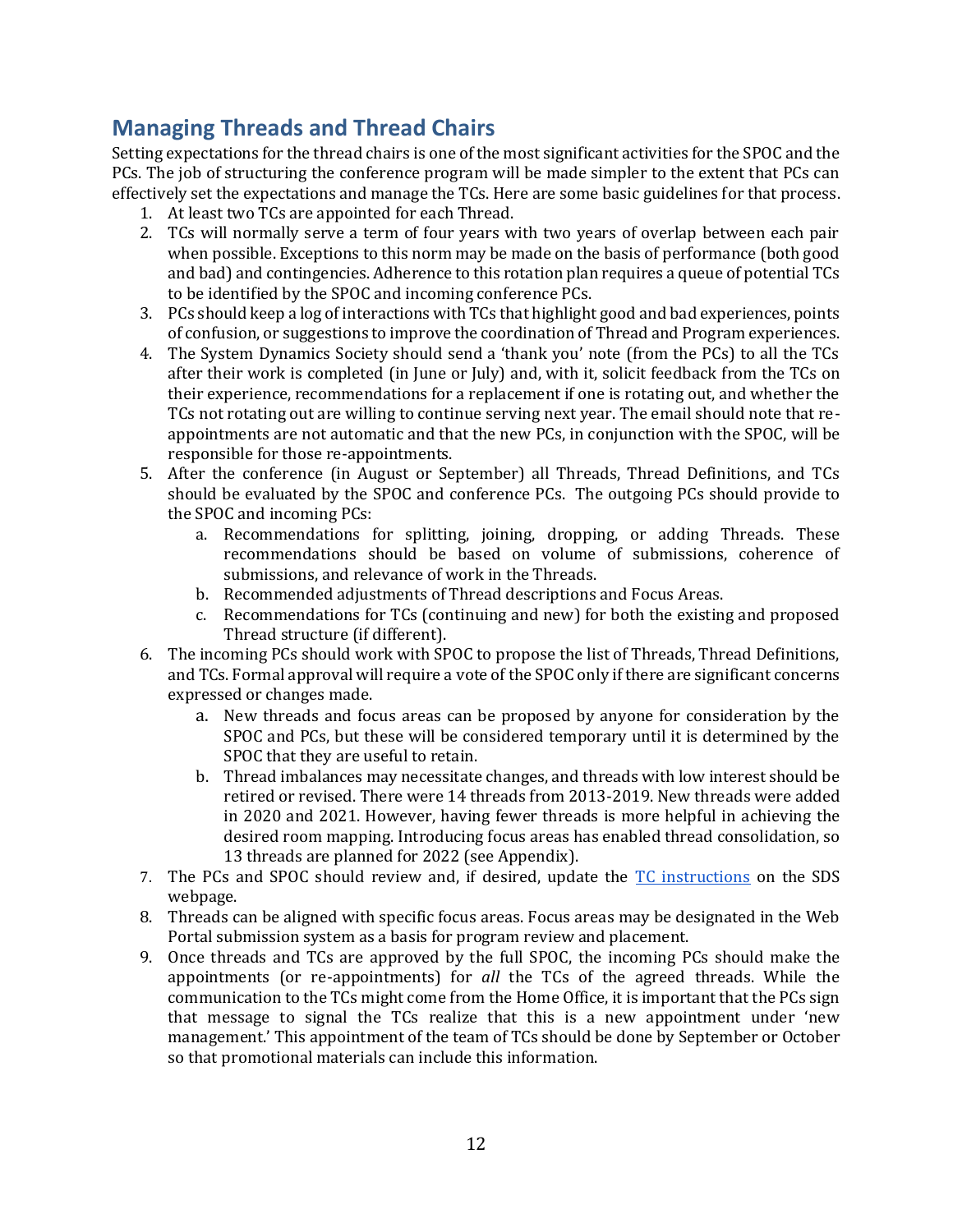- 10. By January, before the beginning of the active review process, the PCs should communicate to the TCs their expectations regarding the specific deliverables out of the review process. At a minimum, the communication should state expectations on the following dimensions:
	- a. The date for the delivery of the Thread Suggested Program (TSP).
	- b. The guidelines for the TSP articulated in the previous section.
	- c. A reminder that the TC is a shared position and that all co-chairs should agree on the TSP before submitting it. If there are any issues with TCs, the PCs should keep a record to inform the SPOC.

Note that this information should also be included in the thread chair instructions web page referenced in 7, available to TCs in the Web Portal menu and at the following link: <https://webportal.systemdynamics.org/documents/ThreadChairInstructions.docx>

### <span id="page-12-0"></span>**Reviews**

Thread Chairs should rate reviewers using the star rating system, and they should take special note of reviews that are surprisingly good or bad relative to the expectations based on the star rating of the reviewer. They should rate such reviews in order to start adjusting this star rating (this is an exponential smooth of recorded ratings). For reviews that seem particularly inappropriate, TCs should use the Web Portal mechanism to block the written review from being displayed to the authors of the paper (authors do not see the reviewers' quality ratings, but TCs and PCs do). If appropriate, TCs can also send targeted feedback to reviewers through the Web Portal.

While the main responsibility of the PCs and the TCs is the creation of the conference program, there is also an expectation that all authors will receive useful reviews for their papers. If there are submissions without any reviews, it is the responsibility of the TC to ensure that a review for the author is generated (whether it is prepared by the TC or assigned to somebody). The idea here is that all authors deserve at least one constructive review.

## <span id="page-12-1"></span>**Conference Record**

All material presented at the Conference will have the title, authors, and abstract included as part of the Conference Record. All contributors will be able to provide a hyperlink to a full paper or related content. Information about the Conference Record is available at the following link: <https://systemdynamics.org/conference/submission-system/#conference-record>

Research papers and practitioner applications presented in Plenary, Parallel, and Poster sessions will optionally have a paper, extended abstract, or set of slides (for practitioner applications) included in the conference record. Work from these sessions may also include models and other supplementary material useful for understanding the results presented, along with a link to separately hosted content related to the author or paper.

#### <span id="page-12-2"></span>**Research Paper Format for Conference Record**

It is recommended, but not required, that research papers included in the conference record be submitted as two-page extended abstracts with an attached bibliography. Whatever is submitted to the conference record should never prevent the author from publishing elsewhere.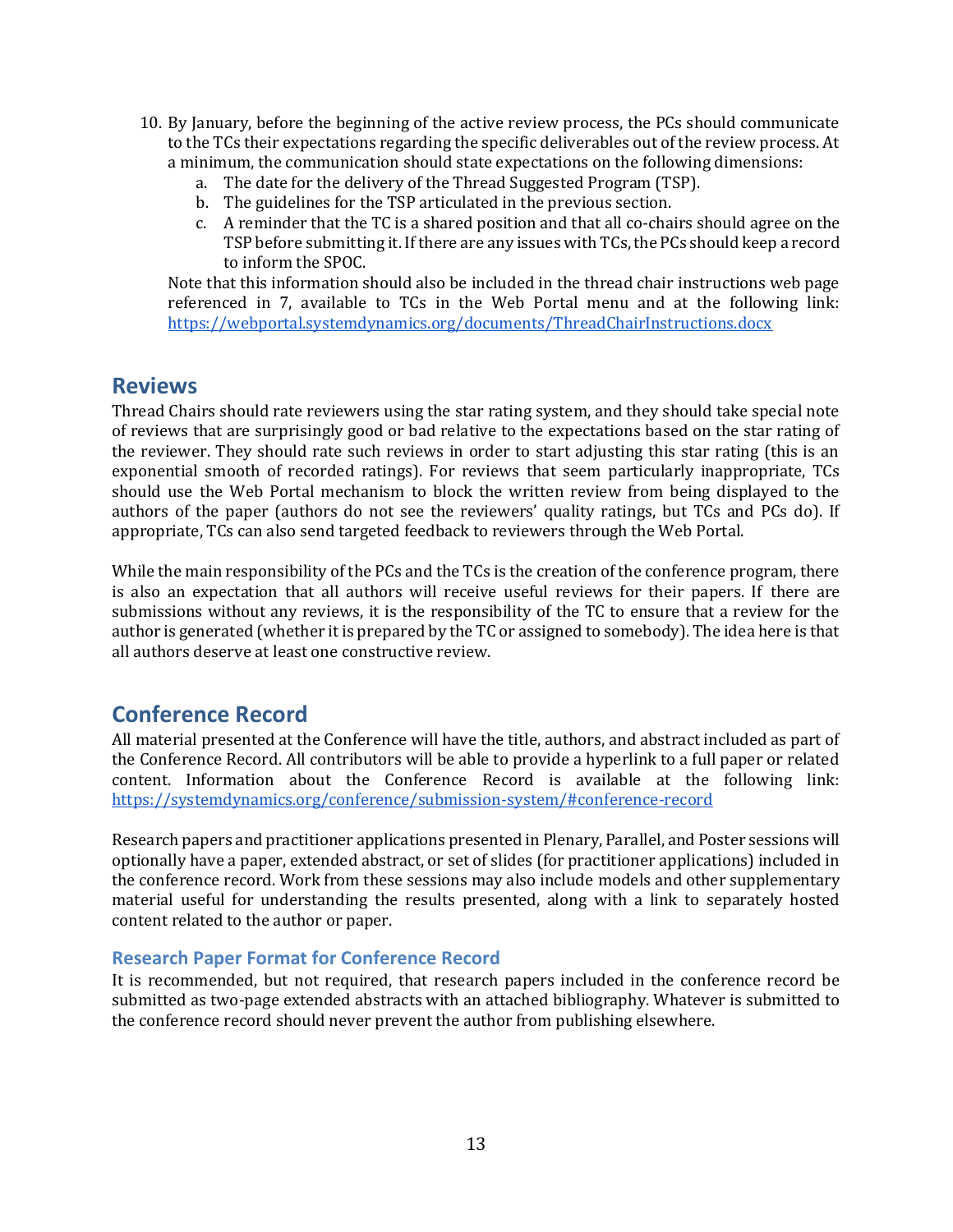### <span id="page-13-0"></span>**Workshops**

Workshops are intended as a way to build skills and share developments in the field in a hands-on environment that can go beyond what is learned in a short presentation of material. For many years, workshops were managed almost completely separately from the main conference program. Though this worked well, the Program Committee is encouraged to find ways of making the combination of the two parts of the conference appeal to managers, policy makers, and others who might not normally attend the conference. In recent years, Workshop Chairs have been identified to review and approve workshop proposals for the conference program. Workshop Chair decisions do not need approval of the Program Chairs. In the traditional conference format, workshops are scheduled for the last day of the conference (Thursday or Friday). For the virtual format, workshops were extended over the last 2 days of the conference, with the opportunity to repeat the workshop live in a different time slot. For a hybrid conference, online workshops may be scheduled in advance of the in-person event. In-person conference workshops are typically constrained by the physical space available on Workshop Day. On-line and hybrid conferences allow more total workshops. Regardless of conference format, the Workshop Chairs must balance available time slots, potential thread conflicts, and number of workshops per organization or facilitator.

## <span id="page-13-1"></span>**Unresolved 'Issues'**

#### <span id="page-13-2"></span>**Medium term issues (for next conference or review of this document)**

- 1. This document should be expanded to include a bit more information on the formation of parallel sessions and the resolution of the tradeoffs between forming coherent sessions and sessions that include three papers. Perhaps a short meeting for TCs during the next conference would be enough to develop the main guidelines that experienced TCs are using to resolve this conflict.
	- a. Detailed Thread Chair Instructions are available in a separate document. Because the sessions are only finalized after authors have registered for the conference, Program Chairs often must rebalance sessions that span across threads.
- 2. Other details to add to this document:
	- a. System Dynamics Summer School online only as of 2020
	- b. Student-Organized Colloquium name and scope
	- c. Guidelines on conference days of week Sun-Thurs norm, Mon-Fri alternative
	- d. Standardization of conference name as International System Dynamics Conference (ISDC) in messaging, rather than the full International Conference of the System Dynamics Society
- 3. Workshop issues to be resolved:
	- a. Check and revise the Workshops concept (what, for how long, how many, etc.)
	- b. The number of permitted workshops per organization
	- c. Whether workshop allocation should be tied to Conference or Society sponsorship
		- i. Creating a policy for workshops not affiliated with a sponsor

#### <span id="page-13-3"></span>**Major issues (probably requiring Policy Council approval)**

1. There is an ongoing debate in the Society on whether the review process should be open to anyone who wants to do it or whether we should trim the reviewer pool based on past performance. Currently the standing policy is that any member of the system dynamics community can serve as a reviewer and we do not exclude anyone from future reviews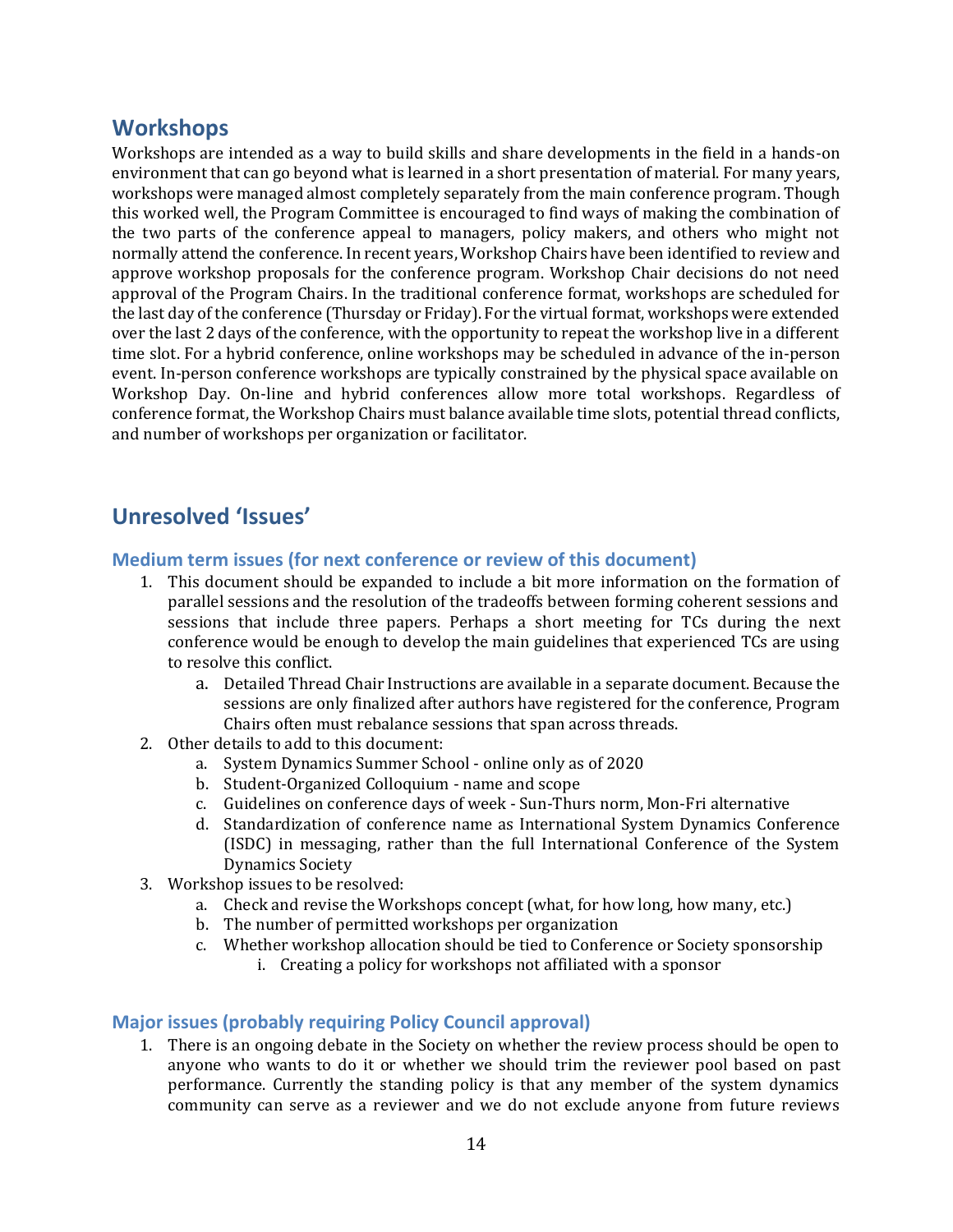(regardless of the quality of reviews submitted to date). A mechanism is in place to allow the Thread or Program Chairs to block reviews from being displayed to authors. This will help prevent inappropriate, unhelpful and misguided criticism being passed to authors and also situations in which a paper having a very positive review is rejected. Fortunately, this only represents one or two papers per conference, so this is not a big issue from that perspective. The main issue is if we want to waste all those person-hours generating reviews that are not very useful to the authors, or more importantly, reviews that convey the wrong idea of what SD is, or is not. The envisioned technological solution may resolve this issue.

- a. Currently anyone who submits a paper to the conference is invited to become a reviewer as part of gaining access to the Web Portal. A challenge of screening reviewers is the likelihood of not having enough reviewers.
- b. Partial Resolution: A mechanism is in place to allow the Thread or Program Chairs to rate reviews and block unhelpful reviews from being displayed to authors through the Web Portal. Aggregate reviewer ratings are useful for subsequent review assignments and for the Program Committee in making placement decisions.
- 2. Issues that may warrant further consideration and require elaboration:
	- a. Policies for continued use of selected recordings after virtual or hybrid conferences, following an embargo period, as a member benefit or viewable for a fee.
	- b. What is included in the Conference Record. Paper files (extended abstracts or slides) are allowed only for authors of poster, parallel, or plenary presentations. These authors must submit files for the record to be included.
	- c. Having an ISBN for Conference Proceedings. The online Conference Record does not have an ISBN, but the ISDC proceedings available from Curran do have an ISBN.

### <span id="page-14-0"></span>**Previous 'Issues' that have been Resolved**

- 1. There is an ongoing debate on whether the perceived quality of the conference is driven by the rejection rate and if a target rejection rate could be given to TCs. Data from participant satisfaction and rejection rates should be used to calibrate this policy.
	- a. Resolution: There is no target rejection rate since the introduction of feedback sessions in 2018. Rejections should only be based upon lack of relevance or plagiarism. Therefore, advice to the TCs should be based upon targets for feedback sessions, rather than outright rejection.
- 2. This document should also include a more detailed schedule of all the activities that need to be performed by the SPOC and the program chairs along with approximate dates.
	- a. Resolution: A program planning timeline has been appended to this document.

## <span id="page-14-1"></span>**Appendix A: Conference Threads**

For 2022, ISDC threads are as follows (see also [https://systemdynamics.org/conference/threads\)](https://systemdynamics.org/conference/threads):

1. **Business and Strategy**: Features applications of System Dynamics in businesses and organizations including strategy development, profitability, marketing, competitive dynamics, product launches, project dynamics, and accounting.

> **Focus Areas:** Competitive Dynamics; Marketing; New Business Models; Product Development; Project Management; Strategy Development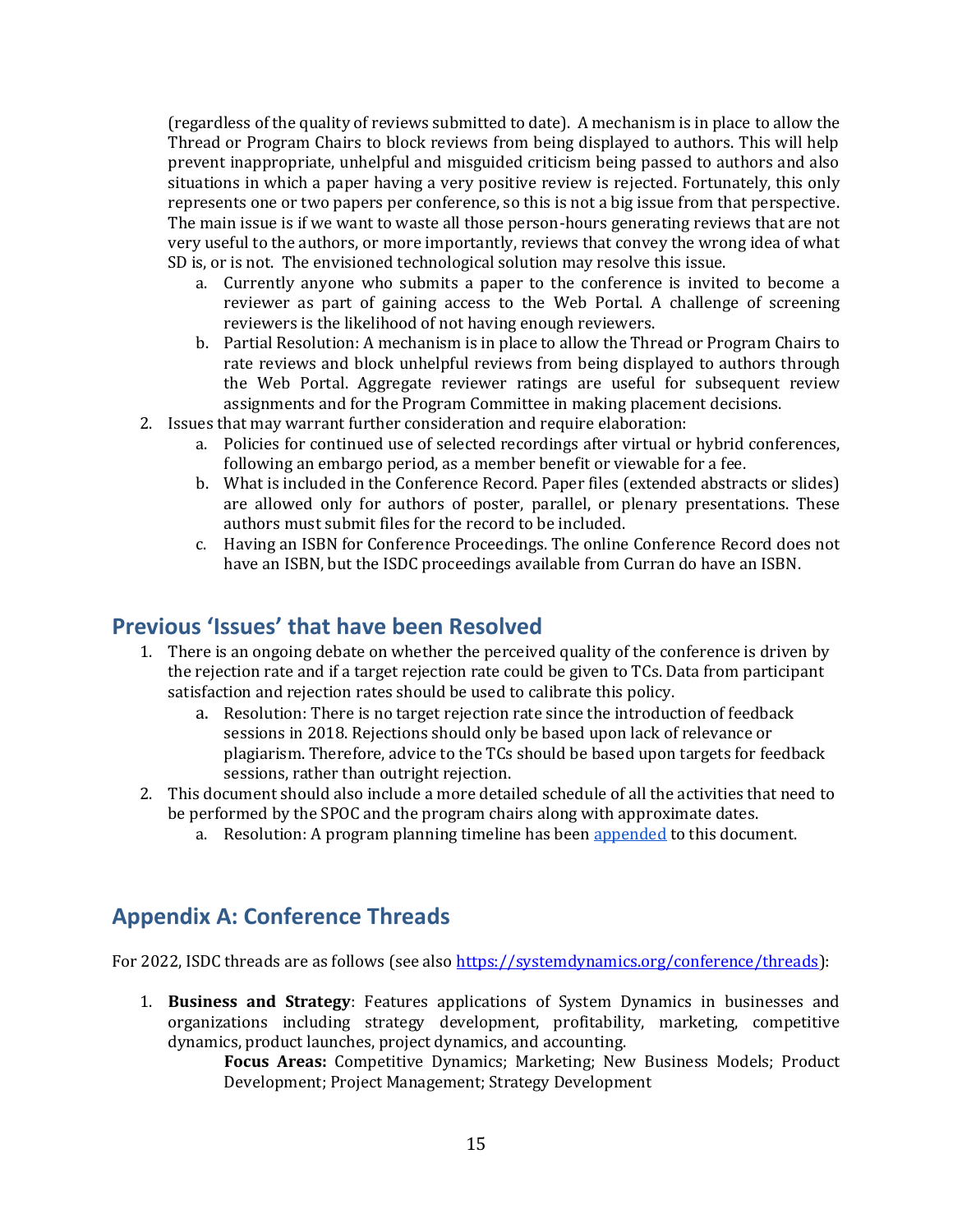2. **Diversity** (Special thread for 2022 conference theme): Features applications of System Dynamics on topics such as gender, race or ethnicity, class, age and ability, etc.; racial justice work that addresses issues including, but not limited to, structural racism, interpersonal discrimination, or institutional bias; and submissions that demonstrate diverse experiences with System Dynamics.

> **Focus Areas:** Age and Ability; Equity and Inclusion; Gender and Sexuality; Racial **Iustice**

3. **Economics**: Features papers improving understanding of economic dynamics including macroeconomics, microeconomics, trade, business regulation, economic development, economic policy, insurance, and risk management.

> **Focus Areas**: Business and Financial Organization; Economic Growth and Development; Equity and Income Distribution; International Trade and Finance; Macroeconomics; Microeconomics

4. **Environment and Resources**: Emphasizes dynamics of natural resource management and policy for the environment including food, water, energy and climate change, pollution, environmental laws and regulation, and ecology.

> **Focus Areas:** Agriculture and Food; Air, Water, and Land Use; Climate Change; Ecology and Biodiversity; Energy and Fuels; Environmental Regulation; Pollution and Waste Management

5. **Health**: Applies System Dynamics to issues related to health and health care including health policy, health services research, population health, and physiology.

> **Focus Areas**: COVID-19; Epidemiology; Health Disparities; Health Service Delivery; Physiology; Population Health; Treatment and Disease Management

6. **Learning and Teaching**: The manner in which system skills are taught and learned including pedagogy, learning experiments, curriculum development, workshop design, and interactive activities designed to be part of an educational experience.

> **Focus Areas**: Community Dissemination; Interactive Activities; Learning Experiments; Pedagogy and Curriculum

7. **Methodology**: Welcomes contributions to System Dynamics modeling and simulation including quantitative and qualitative aspects of model development, model analysis, validation, graphical presentation formats, computational techniques, and integration of System Dynamics with other approaches such as Artificial Intelligence and Predictive Analytics, among others.

> **Focus Areas:** Artificial Intelligence; Graphical Presentation Formats; Hybrid Modeling Approaches; Model Analysis; Model Development; Qualitative Methods; Validation

8. **Operations**: Includes business and other process operations including capacity management, quality control, operations management, supply chains, workflow, queuing, and workforce planning.

> **Focus Areas**: Capacity Management; Project Management; Quality Control; Service Operations; Supply Chains; Workflow; Workforce Planning

9. **Psychology and Human Behavior**: Explores the dynamics within and between social groups, including social environments or individual psychological factors, and spanning families, organizations, and societies.

> **Focus Areas:** Cognitive Science; Community Development; Historical Dynamics; Organizational Behavior; Social Psychology; Social-Environmental Decision-Making

10. **Public Policy**: Covers issues including governance, social welfare, equity, justice, political science, urban dynamics, and infrastructure.

> **Focus Areas**: COVID-19; Equity and Justice; Governance; Infrastructure; Political Science; Social Welfare; Urban Dynamics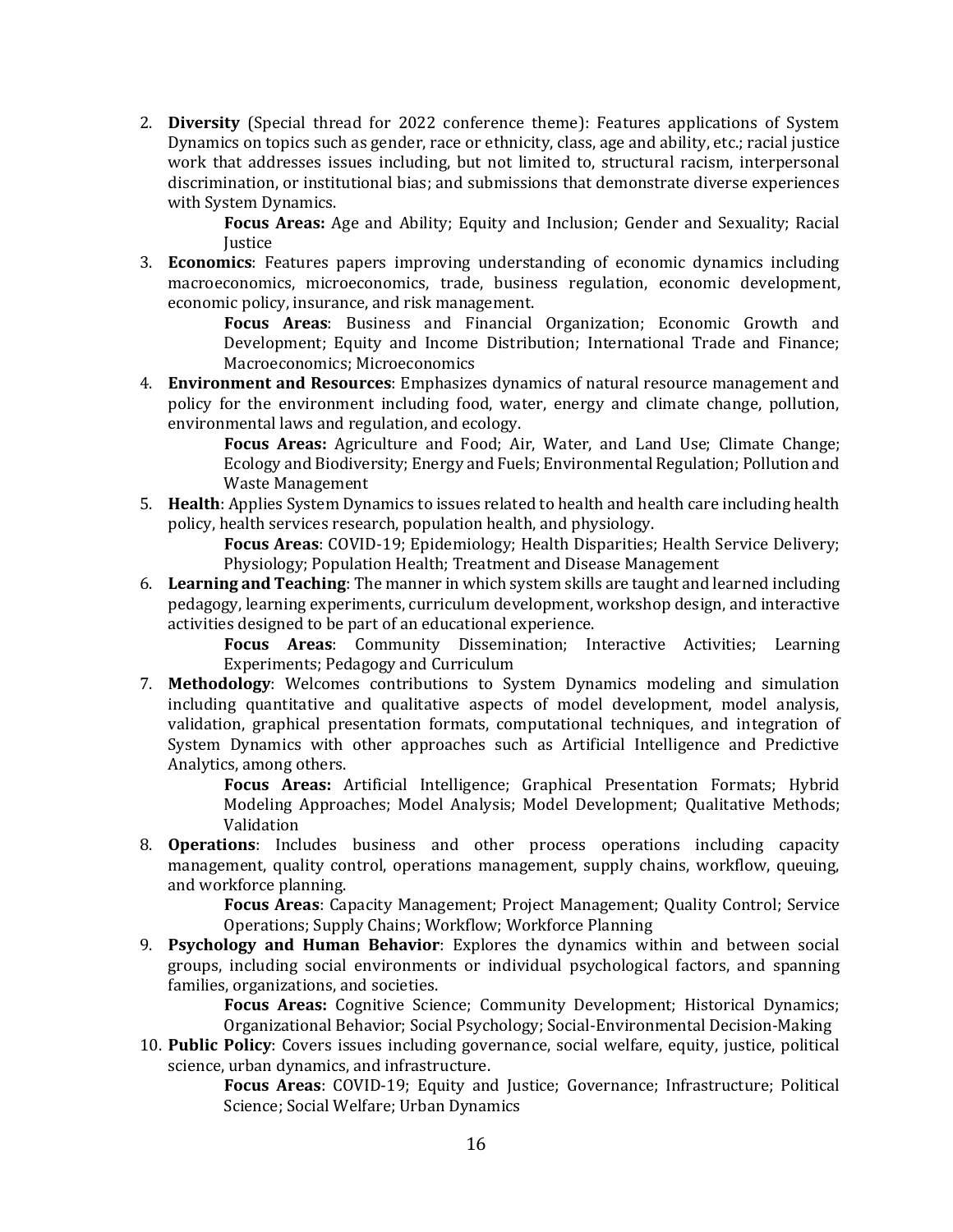11. **Security, Stability, and Resilience**: Investigates issues related to security, stability, and resilience, including defense, social and international conflict, military operations, insurgency, counterinsurgency, cybersecurity, disinformation, safety, disaster management, peace engineering, justice, (financial and economic) crime, policing, incarceration, socioeconomic inequality, and food-energy-water security.

**Focus Areas:** Conflict, Defense, and Military; Crime and Policing; Cybersecurity and Disinformation; Disaster Management; Food-Energy-Water Security; Rule of Law and Social Resilience

12. **Stakeholder Engagement**: Emphasizes engaging and influencing stakeholders through participatory activities such as group model building, facilitation, facilitated modeling, games, and management flight simulators, with emphasis on assessing the impact of the engagement. **Focus Areas**: Community Outreach; Games and Flight Simulators; Group Model

Building; Participatory Activities

13. **Transport and Mobility** (New for 2022): Covers all aspects of transportation systems and mobility, including transport and urban planning policies; new services, technologies or business models; decarbonization and sustainable mobility; transport and health; and freight and logistics.

**Focus Areas:** Accessibility and Equity; Decarbonization and Sustainability; Freight and Logistics; Infrastructure Planning and Policy Design; New Technologies and Services; Non-Car and Multi-Modal Transport; Public Health and Traffic Safety

# <span id="page-16-0"></span>**Appendix B: Program Planning Timeline**

Table B-1 provides an overview of the annual program timeline with key program tasks indicated by month, to be completed by the Program Chairs, SPOC, and/or the Central Office. Additional, ongoing program tasks include the following:

- Identify and invite potential plenary speakers
- Review and revise planned communication to TCs, authors, reviewers, and attendees
- Communicate or meet regularly with the conference organizing team to align plans
- Monitor and track conference submissions and allocations by submission and session type
- Keep a log of interactions with TCs that highlight good and bad experiences, points of confusion, or suggestions to improve the coordination of Thread and Program experiences
- Keep notes from the program experience to share with the SPOC and future Program Chairs
- Update these Program Guidelines and the Thread Chair Instructions as needed

The information below is intended as a rough guide. Specific deadlines and timelines will vary by year. Responsibility for completing these tasks is shared between the Program Chairs, the SPOC, and the Central Office. A detailed SDS task list with specific deadlines will be actively maintained by the Central Office during the current conference year.

| Month     | Task                                                                                                                                                                 |
|-----------|----------------------------------------------------------------------------------------------------------------------------------------------------------------------|
| September | Select the set of Threads and Focus Areas to be included in the upcoming conference, review<br>and update Thread descriptions, and identify potential thread chairs. |
|           | Evaluate and identify known potential thread chairs from previous year.                                                                                              |

Table B-1. Approximate Timeline of Key Program Tasks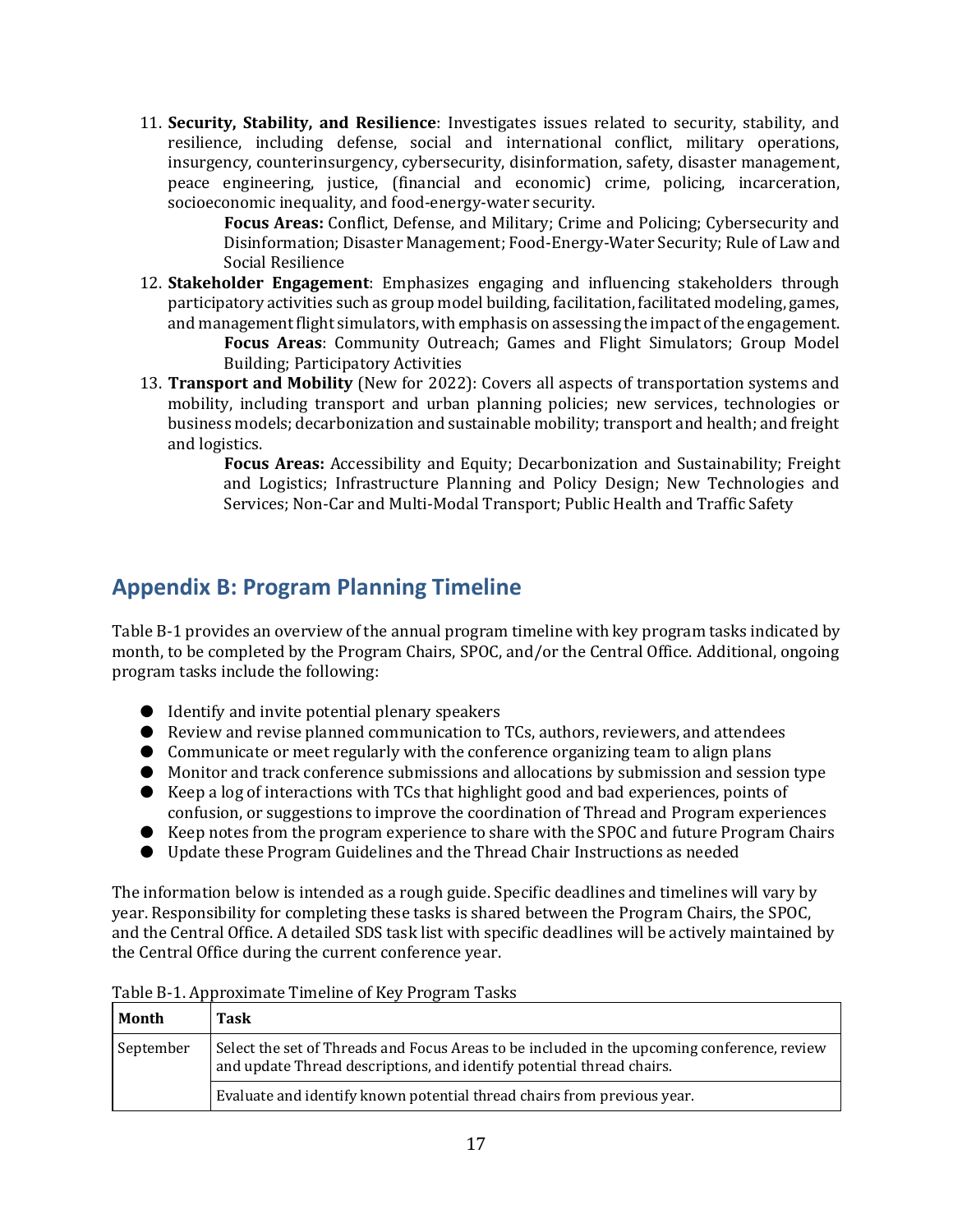| <b>Month</b> | <b>Task</b>                                                                                                                                   |
|--------------|-----------------------------------------------------------------------------------------------------------------------------------------------|
|              | Review and revise online Thread Chair Instructions                                                                                            |
|              | Compose Thread Chair invitations for upcoming conference with updated duties and<br>expectations.                                             |
| October      | Send Thread Chair invitations for upcoming conference, including TC instructions                                                              |
|              | Update Review Guidelines and Questions for Web Portal                                                                                         |
|              | Disseminate Call for Papers                                                                                                                   |
|              | Identify awards to include in CFP; Program Chairs decide whether to have Best Poster Award                                                    |
| November     | Finalize Thread Chairs to name in Registration Brochure and conference literature                                                             |
|              | Review/update Submission System Instructions for Authors, Program Chairs, Thread Chairs,<br>and Award Chairs.                                 |
|              | Create and include Block Schedule Overview in Table Format for Registration Brochure                                                          |
|              | Prepare invitations for potential session conveners who may be contacted to organize special<br>sessions                                      |
| December     | Identify special session coordinators (WIP, Feedback, Roundtable) and invite session<br>conveners                                             |
|              | Review Author Guidelines for final submission requirements, post on web.                                                                      |
|              | Submit updated Program Guidelines to Policy Council as a report on Web Portal                                                                 |
| January      | Assemble and disseminate Registration Brochure                                                                                                |
|              | Estimate maximum paper capacity to advise allocations by category<br>(plenary/parallel/poster/WIP/feedback)                                   |
|              | Announcement / reminder of submission deadline (Include MAW announcement, awards,<br>registration and Conference Scholarship info.)           |
|              | Prepare letters of acceptance and rejection, including for early decision due to visa issues                                                  |
| February     | Submission System is open to receive all types of submissions. Check status of submissions<br>and reviews on the Web Portal                   |
|              | Review and revise post-conference survey                                                                                                      |
|              | Start continuous review/evaluation process, Program Chairs, thread chairs to access system<br>simultaneously with reviewers (rolling reviews) |
|              | Manage/evaluate thread chair activities - hold TC meetings as needed                                                                          |
| March        | Communicate paper allocation guidance to Thread Chairs                                                                                        |
|              | Record distribution of submissions by type and thread after submissions close                                                                 |
|              | Review and update Program Guidelines as appropriate during the programming experience.                                                        |
|              | Review Special Session Proposals sent directly to Program or Thread Chairs. In Web Portal,<br>review Program Notes in Special/Other Sessions  |
| April        | Evaluate reviews using the Web Portal rating system                                                                                           |
|              | Identify parallel session backups from posters in case of withdrawals                                                                         |